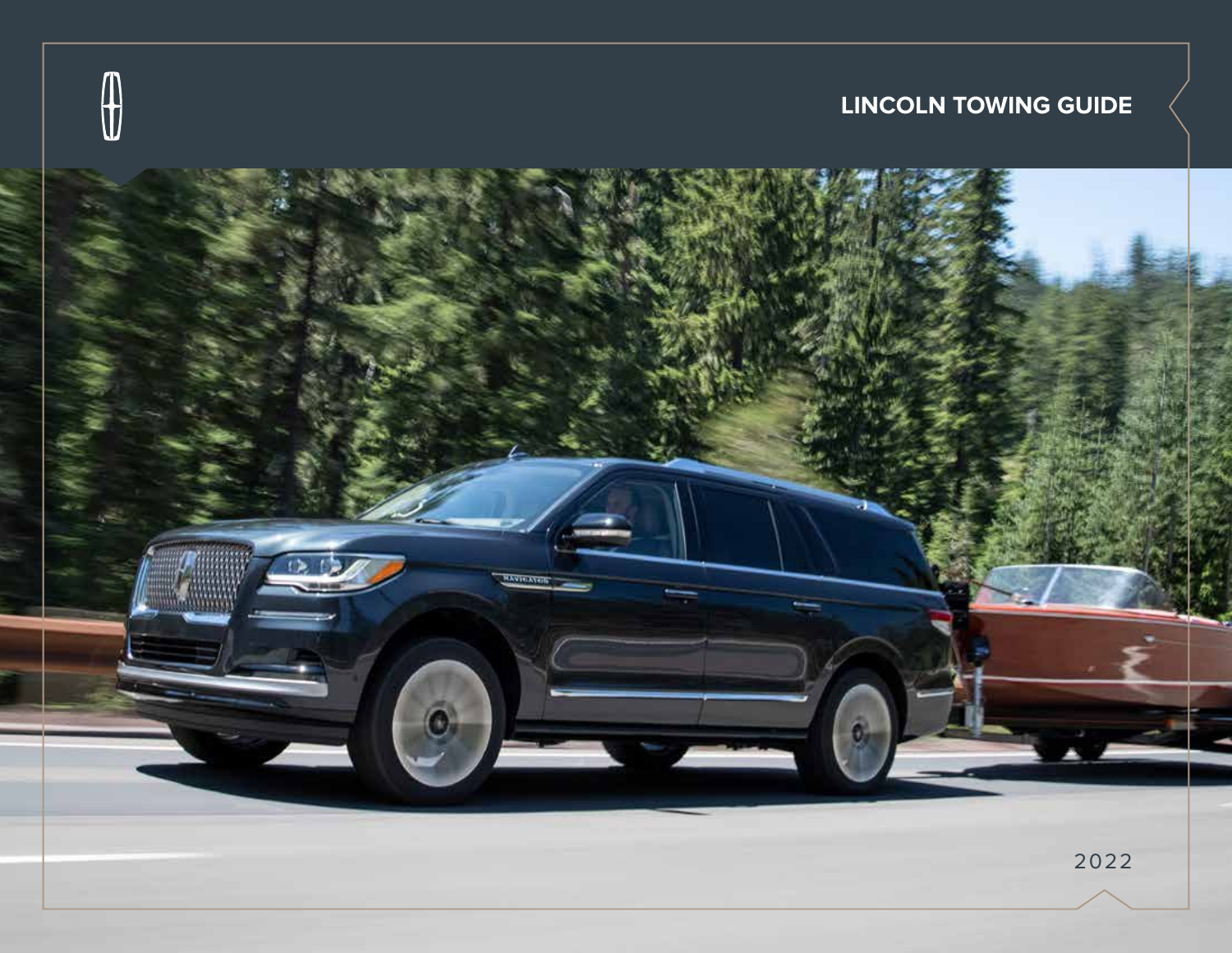# **Purposeful technology and effortless performance. LINCOLN TOWING GUIDE**

From light to heavy loads, Lincoln incorporates effortless performance and advanced technology to help you work harder and make playing more fun, too. Crossovers, like the Aviator, can tow up to 5,600 lbs. when properly equipped. Navigator lets you enhance your adventures with an available tow rating of 8,700 lbs.<sup>1</sup> for piloting even the toughest towing challenges. And available driver-assist towing technologies let you tow your boat, camper or other road-trip essentials with the utmost of ease and confidence.

## **2022 TOWING GUIDE CONTENTS**

| <b>NAVIGATOR</b>                           | 3              |
|--------------------------------------------|----------------|
| <b>AVIATOR</b>                             | 4              |
| <b>NAUTILUS</b>                            | 5              |
| <b>CORSAIR</b>                             | 6              |
| FOUR-WHEEL-DOWN AND TOW-DOLLY TOWING       | $\overline{7}$ |
| WHAT TO KNOW BEFORE YOU TOW                | 8              |
| TRAILER CLASSES. HITCHES AND TRAILER TYPES | 9              |
| CALCULATING WEIGHT DISTRIBUTION            | 1 <sub>O</sub> |
| WEIGHT LIMITS AND KNOW YOUR WEIGHTS        | 11             |
| <b>TOWING BASICS</b>                       | 12             |

## **SAE TOWING STANDARD**

The Society of Automotive Engineers (SAE) testing standard J2807® defines procedures and requirements to determine gross combined weight ratings (GCWR) and to calculate the trailer weight rating (TWR) for any tow vehicle. This standard establishes minimum performance conditions to allow for consistent comparisons between similar class vehicles.

1 Navigator RWD models only. Max towing varies based on cargo, vehicle configuration, accessories and number of passengers.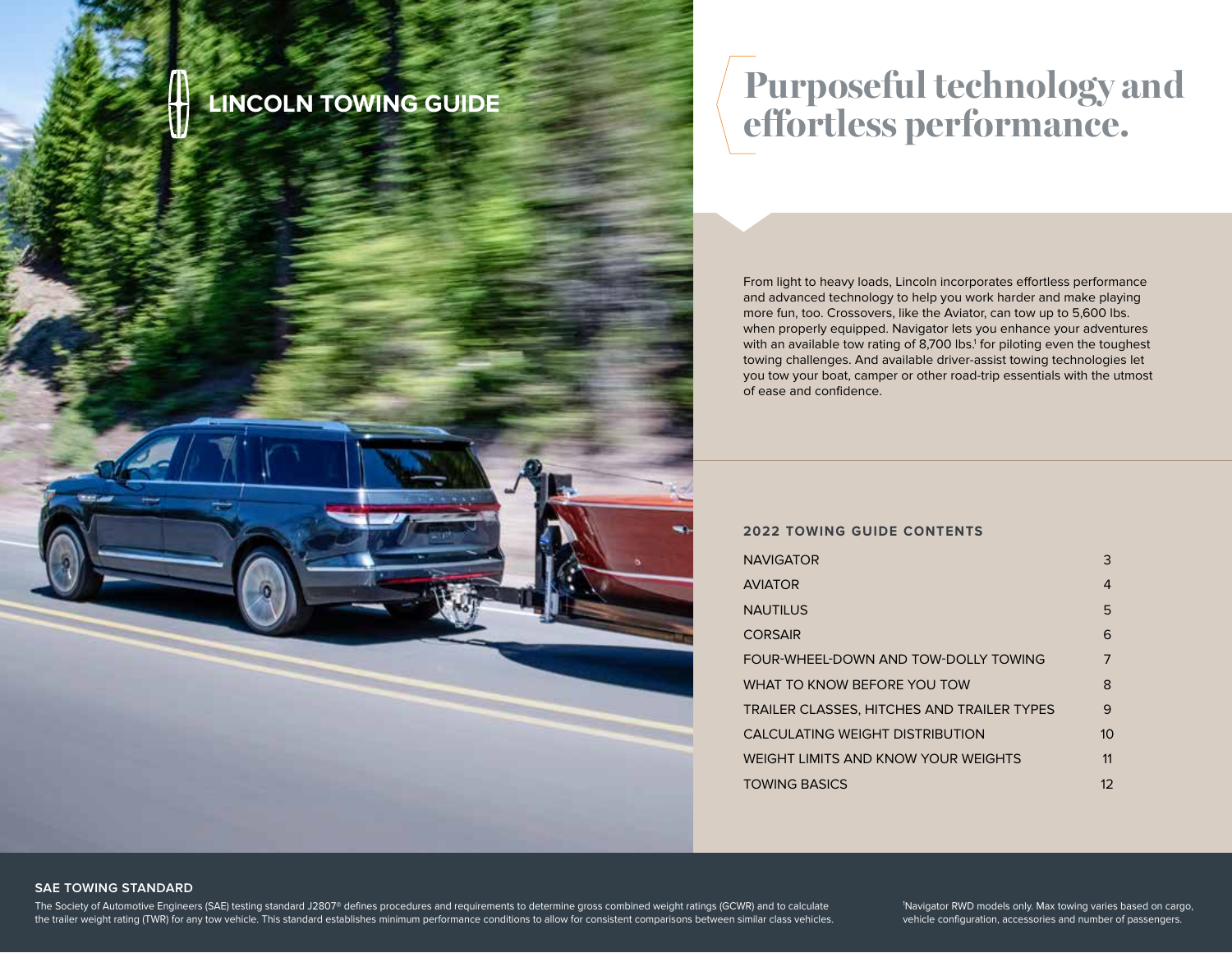| <b>AUTOMATIC TRANSMISSION</b>  |               |                       | MAXIMUM LOADED TRAILER WEIGHT (Ibs.) <sup>1</sup> |                         |                           |       |
|--------------------------------|---------------|-----------------------|---------------------------------------------------|-------------------------|---------------------------|-------|
| Engine                         | Axle<br>Ratio | <b>GCWR</b><br>(lbs.) | 4x2                                               | <b>NAVIGATOR</b><br>4x4 | <b>NAVIGATOR L</b><br>4x2 | 4x4   |
| Twin-Turbocharged 3.5L V6 3.73 |               | 12.700                | 6.200                                             | 6.200                   |                           |       |
|                                |               | 13,300                |                                                   |                         | 6.600                     | 6.600 |
|                                |               | 15,300 <sup>2</sup>   | 8.700                                             | 8.300                   |                           |       |
|                                |               | 15.500 <sup>2</sup>   |                                                   |                         | 8.400                     | 8.100 |

1 Maximum loaded trailer weight requires weight-distributing hitch. See page 9 for additional information. 2Requires available Class IV Heavy-Duty Trailer Towing Package (536).

#### **Notes:** • Navigator calculated with SAE J2807® method.

- Trailer tongue load weight should be 10% of total loaded trailer weight. **Make sure vehicle payload (reduced by option weight) will accommodate trailer tongue load weight and weight of passengers and cargo added to towing vehicle.** Addition of trailer tongue load weight and weight of passengers and cargo cannot cause vehicle weights to exceed rear GAWR or GVWR. These ratings can be found on the vehicle Safety Compliance Certification Label.
- Combined weight of vehicle and trailer cannot exceed listed GCWR.
- Do not exceed the Maximum Loaded Trailer Weight listed.

## **REQUIRED EQUIPMENT**

Includes items that must be installed. Your New Vehicle Limited Warranty (see your dealer for a copy) may be voided if you tow without them.

## **REAR AXLE RATIO CODE**

If you do not know the axle ratio of your vehicle, check its Truck Safety Compliance Certification Label (located on the left front door lock facing or the door latch post pillar). Below the bar code, you will see the word AXLE and a two-digit code.

| AVAILABLE TRAILER TOWING PACKAGE |  |                    |  |
|----------------------------------|--|--------------------|--|
|                                  |  | <b>Option Code</b> |  |

| <b>EQUIPMENT</b>                           | <b>Standard</b> | 536 | 62E |
|--------------------------------------------|-----------------|-----|-----|
| 7-Wire Harness & 4-/7-Pin Connector        | x               | S   |     |
| Class IV Hitch Receiver                    | X               | S   |     |
| <b>Trailer Sway Control</b>                | X               | S   |     |
| <b>Smart Trailer Tow</b>                   | X               | S   |     |
| <b>Heavy-Duty Radiator</b>                 |                 | X   |     |
| 2-Speed Transfer Case (4x4)                |                 | X   |     |
| <b>Trailer Reverse Guidance</b>            |                 | X   |     |
| Pro Trailer Backup Assist <sup>™</sup> 2.0 |                 | X   |     |
| Trailer Brake Controller (TBC)             |                 | X   |     |
| <b>Front Tow Hooks</b>                     |                 | X   |     |
| <b>Tiered Cargo Area Management System</b> |                 | X   |     |
| <b>Electronic Traction Assist (eLSD)</b>   |                 |     | X   |

**Rear Axle Ratio Non-Limited Slip Electronic Limited Slip (eLSD)** 3.73 3N 2E

## **FRONTAL AREA CONSIDERATIONS**

Frontal Area is the total area in square feet that a moving vehicle and trailer exposes to air resistance. The chart below shows the maximum trailer frontal area that must be considered for a vehicle/trailer combination. Exceeding these limitations may significantly reduce the performance of your towing vehicle.

TRAILER FRONTAL AREA LIMITATIONS/CONSIDERATIONS

| 55 sq. ft. | Without Heavy-Duty Trailer Towing Package |
|------------|-------------------------------------------|
| 60 sq. ft. | With Heavy-Duty Trailer Towing Package    |



## **FACTORY-INSTALLED TRAILER HITCH RECEIVER OPTION**

Standard on Navigator.

The chart below shows the weight-carrying and weight-distributing capacities of these hitch receivers. (These capacities also are shown on a label affixed to each receiver.)

| <b>VEHICLE</b>     | <b>Weight-Carrying Max.</b><br>Trailer Capacity (lbs.) <sup>3</sup> Load (lbs.) | Max. Tongue | Weight-Distributing Max.<br>Trailer Capacity (lbs.) <sup>3</sup> | Max. Tongue<br>Load (lbs.) |
|--------------------|---------------------------------------------------------------------------------|-------------|------------------------------------------------------------------|----------------------------|
| Navigator          | 6.000                                                                           | 600         | 8.700                                                            | 870                        |
| <b>Navigator L</b> | 6.000                                                                           | 600         | 8.400                                                            | 840                        |

<sup>3</sup>Hitch receivers do not include a hitch ball or ball mounting. You are responsible for obtaining the proper hitch ball, ball mounting, weight-distributing equipment (i.e., equalizing arms and snap-up brackets, sway control system) and other appropriate equipment to tow both the trailer and its cargo load.

Navigator Reserve with available features in Flight Blue Metallic Clearcoat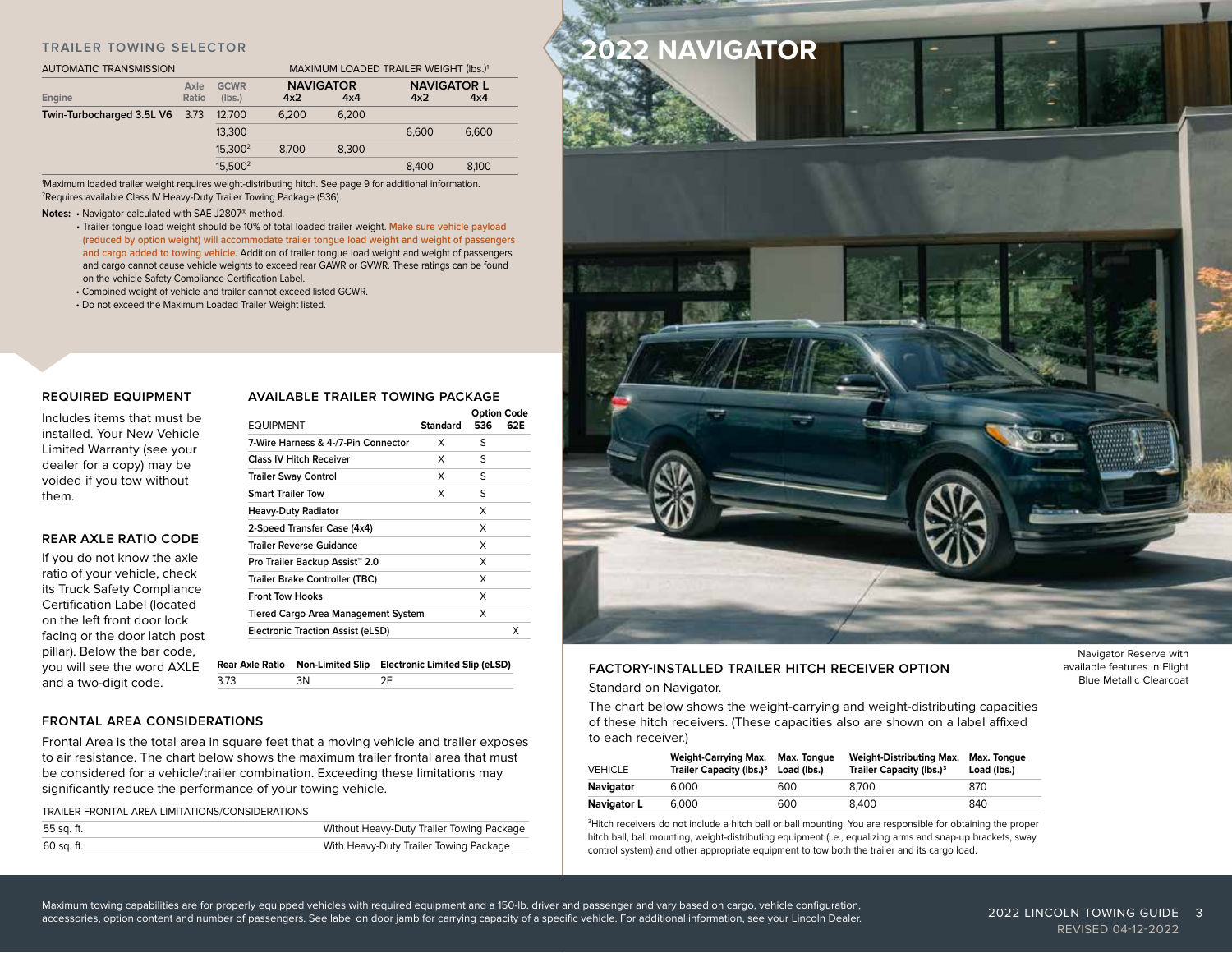## **TRAILER TOWING SELECTOR**

#### AUTOMATIC TRANSMISSION

| AAXIMUM I OADED TRAII ER WEIGHT (Ibs |  |  |
|--------------------------------------|--|--|

| Engine                                                                | Axle<br>Ratio | Axle<br>Configuration | <b>AVIATOR</b> |
|-----------------------------------------------------------------------|---------------|-----------------------|----------------|
| Twin-Turbocharged 3.0L V6                                             | 3.58          | RWD/AWD               | 5,600          |
| <b>Twin-Turbocharged</b><br>Grand Touring Plug-in Hybrid <sup>1</sup> | 3.31          | <b>AWD</b>            | 5,600          |

1 Plug-in hybrid electric powertrain.

**Notes: •** Aviator calculated with SAE J2807® method.

• Do not exceed the Maximum Loaded Trailer Weight listed.

 • Certain states require electric trailer brakes for trailers over a specified weight. Be sure to check state regulations for this specified weight. WARNING: Do not tow a trailer fitted with electric trailer brakes unless your vehicle is fitted with a compatible aftermarket electronic trailer brake controller. Failure to follow this instruction could result in the loss of control of your vehicle, personal injury or death. For additional information and assistance, we recommend that you contact an authorized dealer.

## **REQUIRED EQUIPMENT**

## **AVAILABLE TRAILER TOWING PACKAGE**

**Option Code 52Q** 

| Includes items that must be                           | <b>EQUIPMENT</b>                                                     | <b>Option Co</b> |
|-------------------------------------------------------|----------------------------------------------------------------------|------------------|
| installed.* Your New Vehicle                          | 4-Pin and 7-Pin Connectors                                           | X                |
| Limited Warranty (see your dealer                     | <b>Class IV Hitch Receiver</b>                                       | X                |
| for a copy) may be voided if you<br>tow without them. | <b>Blind Spot Information System with</b><br><b>Trailer Coverage</b> | X                |
| For towing capacity over 5,000                        | <b>Smart Trailer Tow</b>                                             | X                |
| pounds - Class IV Trailer Hitch                       | <b>Trailer Sway Control</b>                                          | X                |

\*Check with your dealer for additional requirements, restrictions and limited warranty details.

**Note:** Trailer Towing Package recommended for all vehicles that will be used for towing to help ensure easy, proper connection of trailer lights.

## **FRONTAL AREA CONSIDERATIONS**

Frontal Area is the total area in square feet that a moving vehicle and trailer exposes to air resistance. The chart below shows the maximum trailer frontal area that must be considered for a vehicle/trailer combination. Exceeding these limitations may significantly reduce the performance of your towing vehicle.

TRAILER FRONTAL AREA LIMITATIONS/CONSIDERATIONS

## **REAR AXLE RATIO CODE**

If you do not know the axle ratio of your vehicle, check its Truck Safety Compliance Certification Label (located on the left front door lock facing or the door latch post pillar). Below the bar code, you will see the word AXLE and a two-digit code.

|                   | Rear Axle Ratio Non-Limited Slip |
|-------------------|----------------------------------|
| 3.31 <sup>2</sup> | 3Α                               |
| 3.58              | RЗ                               |
|                   |                                  |

2Grand Touring Plug-in Hybrid



## **FACTORY-INSTALLED TRAILER HITCH RECEIVER OPTION**

Included with Class IV Trailer Towing Package – Option Code 52Q

The chart below shows the weight-carrying capacity of this hitch receiver. (This capacity also is shown on a label affixed to the receiver.)

| Weight-Carrying Max. Trailer Capacity (lbs.) <sup>3</sup> | Max. Tongue Load (lbs.) |
|-----------------------------------------------------------|-------------------------|
| 5.600                                                     | 560                     |

3 Hitch receivers do not include a hitch ball or ball mounting. You are responsible for obtaining the proper hitch ball, ball mounting, and other appropriate equipment to tow both the trailer and its cargo load.

Maximum towing capabilities are for properly equipped vehicles with required equipment and a 150-lb. driver and passenger and vary based on cargo, vehicle configuration, accessories, option content and number of passengers. See label on door jamb for carrying capacity of a specific vehicle. For additional information, see your Lincoln Dealer. Aviator Reserve with available features in Pristine White Metallic Tri-Coat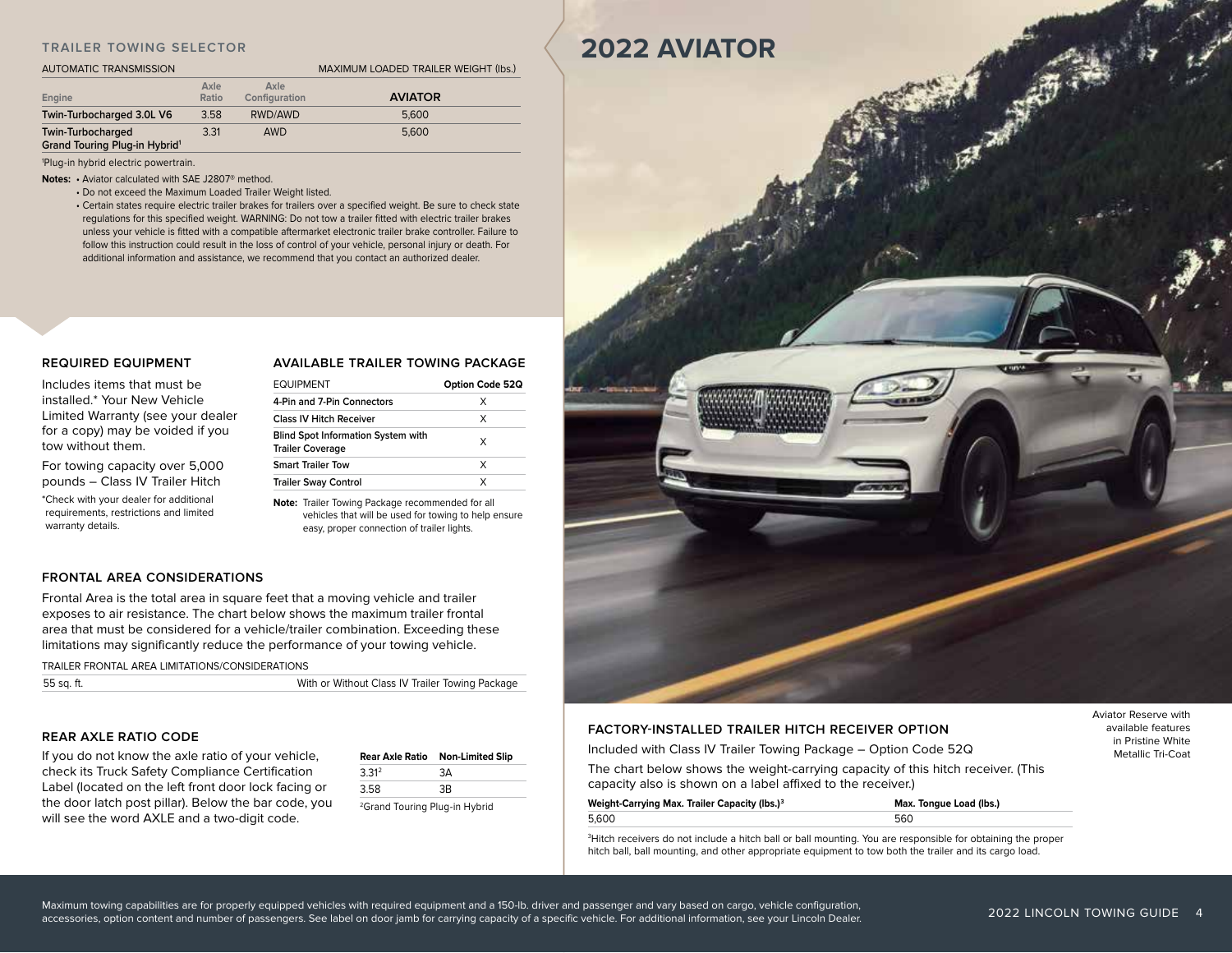## **TRAILER TOWING SELECTOR**

| <b>AUTOMATIC TRANSMISSION</b> |                           | MAXIMUM LOADED TRAILER WEIGHT (Ibs.) |  |
|-------------------------------|---------------------------|--------------------------------------|--|
| Engine                        | <b>Axle Configuration</b> | <b>NAUTILUS</b>                      |  |
| Turbocharged 2.0L I4          | <b>FWD/AWD</b>            | 1.500                                |  |
|                               |                           | $3.500^{1,2}$                        |  |
| Twin-Turbocharged 2.7L V6     | AWD                       | 2.000                                |  |
|                               |                           | $3,500^{1,2}$                        |  |

1 Requires Class II Trailer Towing Package (53G). 2Requires Cargo Utility Package (51U).

**Notes: •** Nautilus Calculated with SAE J2807® method.

• Do not exceed the Maximum Loaded Trailer Weight listed.

 • Certain states require electric trailer brakes for trailers over a specified weight. Be sure to check state regulations for this specified weight. WARNING: Do not tow a trailer fitted with electric trailer brakes unless your vehicle is fitted with a compatible aftermarket electronic trailer brake controller. Failure to follow this instruction could result in the loss of control of your vehicle, personal injury or death. For additional information and assistance, we recommend that you contact an authorized dealer.

## **REQUIRED EQUIPMENT**

## **AVAILABLE TRAILER TOWING PACKAGE**

EQUIPMENT **Option Code 53G Trailer Wiring Harness (4-Pin)** X **Hitch Receiver** X **Trailer Sway Control** X **Note:** Trailer Towing Package recommended for all vehicles that will be used for towing to help ensure easy, proper connection of trailer lights.

Includes items that must be installed.\* Your New Vehicle Limited Warranty (see your dealer for a copy) may be voided if you tow without them.

For towing capacity over 1,500 pounds with 2.0L I4 engine – Class II Trailer Towing Package (53G)

For towing capacity over 2,000 pounds with 2.7L V6 engine – Class II Trailer Towing Package (53G)

\*Check with your dealer for additional requirements, restrictions and limited warranty details.

## **FRONTAL AREA CONSIDERATIONS**

Frontal Area is the total area in square feet that a moving vehicle and trailer exposes to air resistance. The chart below shows the maximum trailer frontal area that must be considered for a vehicle/trailer combination. Exceeding these limitations may significantly reduce the performance of your towing vehicle.

TRAILER FRONTAL AREA LIMITATIONS/CONSIDERATIONS

| 20 sq. ft. (Base Vehicle Frontal Area) | Without Class II Trailer Towing Package |
|----------------------------------------|-----------------------------------------|
| 30 sq. ft.                             | With Class II Trailer Towing Package    |

## **FACTORY-INSTALLED TRAILER HITCH RECEIVER OPTION**

Included with Class II Trailer Towing Package – Option Code 53G

The chart below shows the weight-carrying capacity of this hitch receiver. (This capacity also is shown on a label affixed to the receiver.)

| Weight-Carrying Max. Trailer Capacity (lbs.) <sup>3</sup> | Max. Tongue Load (lbs.) |
|-----------------------------------------------------------|-------------------------|
| 3.500                                                     | 350                     |

3 Hitch receivers do not include a hitch ball or ball mounting. You are responsible for obtaining the proper hitch ball, ball mounting, and other appropriate equipment to tow both the trailer and its cargo load.

## **2022 NAUTILUS**



Maximum towing capabilities are for properly equipped vehicles with required equipment and a 150-lb. driver and passenger and vary based on cargo, vehicle configuration, accessories, option content and number of passengers. See label on door jamb for carrying capacity of a specific vehicle. For additional information, see your Lincoln Dealer.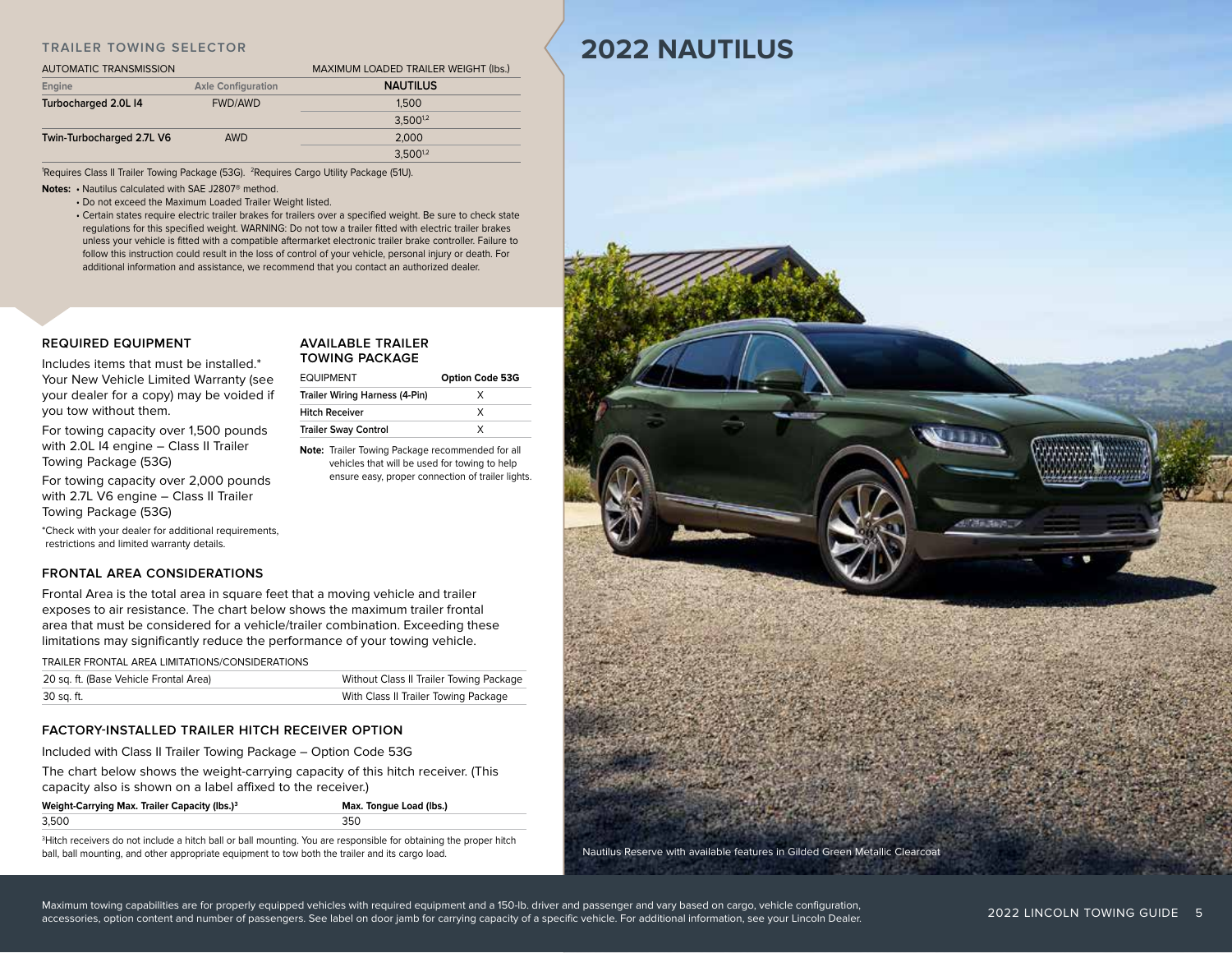## **TRAILER TOWING SELECTOR**

## AUTOMATIC TRANSMISSION MAXIMUM LOADED TRAILER WEIGHT (lbs.)

| Engine                 | <b>Final Drive</b><br>Ratio | <b>FWD</b> | GCWR (lbs.)<br><b>AWD</b> | eAWD  | <b>CORSAIR</b>                         | <b>CORSAIR</b><br><b>GRAND TOURING</b><br><b>PLUG-IN HYBRID</b> |
|------------------------|-----------------------------|------------|---------------------------|-------|----------------------------------------|-----------------------------------------------------------------|
| Turbocharged 2.0L I4   | 3.81                        | 7.133      | 7.280                     |       | 2.000 <sup>1</sup> /3.000 <sup>2</sup> |                                                                 |
| Turbocharged 2.3L I4   | 3.81                        |            | 7.289                     |       | 3.000 <sup>2</sup>                     |                                                                 |
| Atkinson-cycle 2.5L I4 | 2.91                        |            |                           | 7.839 |                                        | 3.000 <sup>2</sup>                                              |

1 Dealership or aftermarket hitch receiver installation can only be rated at 2,000 lbs. (maximum trailer tow capacity on 2.0L engine application). <sup>2</sup>Requires factory-installed Class II Towing Package (18C).

**Notes:** • Corsair calculated with SAE J2807® method.

- Combined weight of vehicle and trailer cannot exceed listed GCWR.
- Do not exceed the Maximum Loaded Trailer Weight listed.
- Certain states require electric trailer brakes for trailers over a specified weight. Be sure to check state regulations for this specified weight. WARNING: Do not tow a trailer fitted with electric trailer brakes unless your vehicle is fitted with a compatible aftermarket electronic trailer brake controller. Failure to follow this instruction could result in the loss of control of your vehicle, personal injury or death. For additional information and assistance, we recommend that you contact an authorized dealer.

## **REQUIRED EQUIPMENT**

Includes items that must be installed.\* Your New Vehicle Limited Warranty (see your dealer for a copy) may be voided if you tow without them.

For trailers over 2,000 pounds – Class II Towing Package (18C)

\*Check with your dealer for additional requirements, restrictions and limited warranty details.

## **AVAILABLE TOWING PACKAGE**

| <b>EQUIPMENT</b>            | <b>Option Code 18C</b> |  |  |
|-----------------------------|------------------------|--|--|
| Trailer Harness (4-Pin)     |                        |  |  |
| <b>Trailer Sway Control</b> | x                      |  |  |
| <b>Hitch Receiver</b>       |                        |  |  |

**Note:** Trailer Towing Equipment recommended for all vehicles that will be used for towing to help ensure easy, proper connection of trailer lights. Items must be purchased separately to comply with towing weight capacity.

## **FRONTAL AREA CONSIDERATIONS**

Frontal Area is the total area in square feet that a moving vehicle and trailer exposes to air resistance. The chart below shows the maximum trailer frontal area that must be considered for a vehicle/trailer combination. Exceeding these limitations may significantly reduce the performance of your towing vehicle.

TRAILER FRONTAL AREA LIMITATIONS/CONSIDERATIONS

| 20 sq. ft. (Base Vehicle Frontal Area) | Without Class II Towing Package |
|----------------------------------------|---------------------------------|
| 30 sq. ft.                             | With Class II Towing Package    |

## **FACTORY-INSTALLED TRAILER HITCH RECEIVER OPTION**

The chart below shows the weight-carrying capacity of this hitch receiver. (This capacity also is shown on a label affixed to each receiver.)

| Weight-Carrying Max. Trailer Capacity (lbs.) <sup>3</sup>                                                                           | Max. Tonque Load (lbs.) |
|-------------------------------------------------------------------------------------------------------------------------------------|-------------------------|
| 3.000                                                                                                                               | 300                     |
| . Primarily and a straightful and the state of the first state of the AZ and a straightful product of the state of the state of the |                         |

3 Hitch receivers do not include a hitch ball or ball mounting. You are responsible for obtaining the proper hitch ball, ball mounting, and other appropriate equipment to tow both the trailer and its cargo load.

**2022 CORSAIR**



Maximum towing capabilities are for properly equipped vehicles with required equipment and a 150-lb. driver and passenger and vary based on cargo, vehicle configuration, accessories, option content and number of passengers. See label on door jamb for carrying capacity of a specific vehicle. For additional information, see your Lincoln Dealer.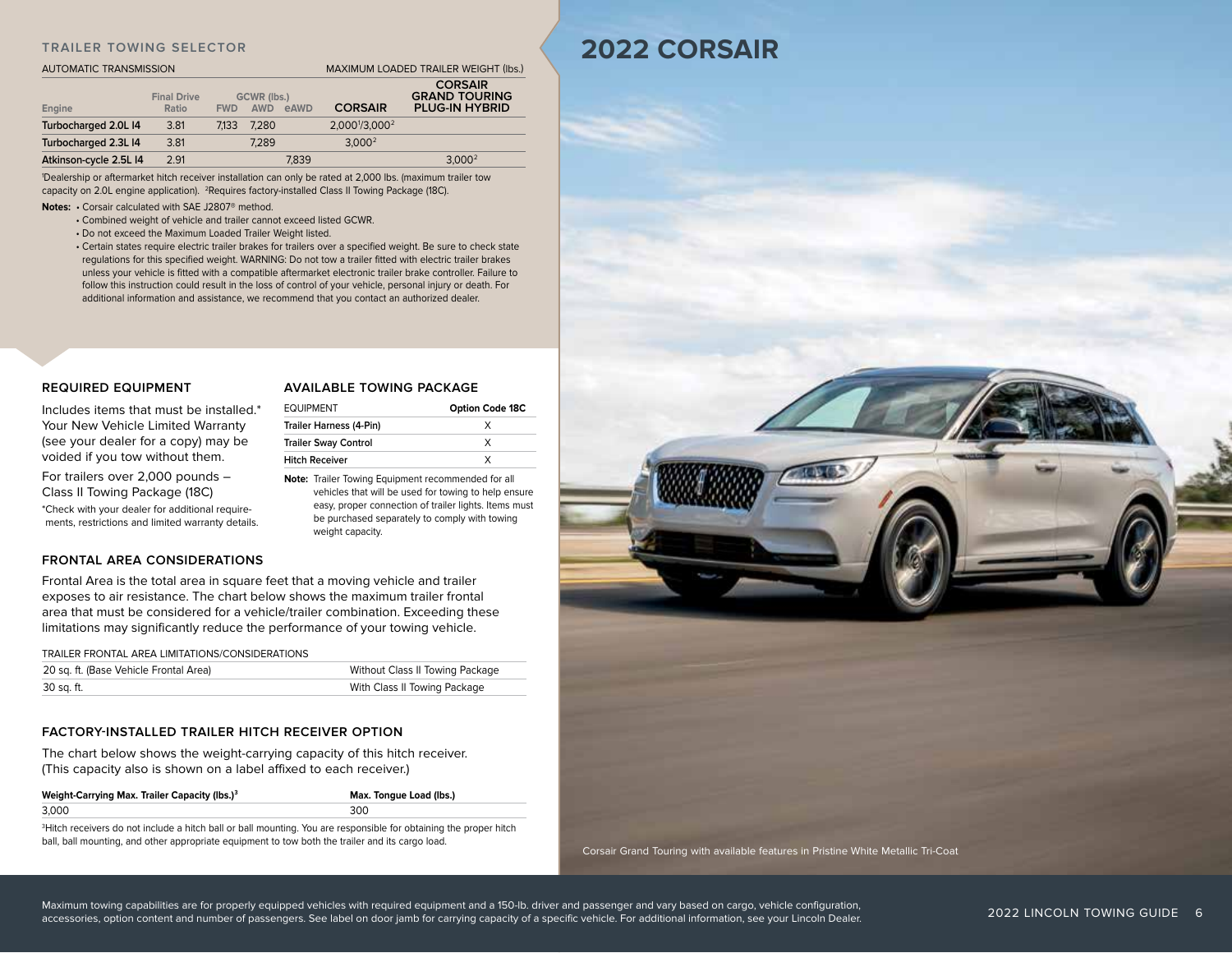## **FOUR-WHEEL-DOWN TOWING**

Many motorhome owners prefer the practicality of having another vehicle along when they travel. In fact, towing another vehicle behind the motorhome has become more and more popular in recent years. Furthermore, many of those who want to tow another vehicle prefer one that can be easily towed without a dolly or trailer. For safe operation, towed vehicles (or dollies or trailers carrying them) should be equipped with a separate functional brake system. See last page for additional brake information.



**Individual vehicles have different restrictions and towing procedures. Contact your dealer for complete details.**

# **Towing your Lincoln vehicle behind a motorhome.**

## **TOW-DOLLY TOWING**

Tow-dollies allow you to tow your vehicle behind a RV or motorhome if you are unable to four-wheel-down your car, CUV or SUV. Tow-dollies work by elevating the front drive wheels of the vehicle to rest securely on it while the back two wheels stay on the ground. They are not as long as the traditional trailers, which helps make turning corners easier.

Before using the tow-dolly there are a few things you must know before towing. Read the manufacturer's instructions that came with the tow-dolly before towing, loading or unloading the dolly. Attach the appropriate trailer hitch and drawbar hardware to the vehicle for the tow-dolly. Attach the dolly to the drawbar. The dolly should be completely secure and on level ground before the vehicle to be towed is put on or taken off the dolly. Drive the vehicle onto the dolly with its front wheels. Secure the vehicle to the tow-dolly according to the manufacturer's instructions. Follow the instructions for attaching and connecting the auxiliary lights to the back of the vehicle being towed. Test the auxiliary lights to make sure that the turn signals, stop lamps and running lights work properly.

| 2022 LINCOLN ELECTRIFIED VEHICLES | <b>Automatic Transmission</b> |
|-----------------------------------|-------------------------------|
| <b>Corsair Grand Touring</b>      | $Y\rho s^{1,2,3,7}$           |
| <b>Aviator Grand Touring</b>      | No.                           |

## **2022 LINCOLN CUVs/SUVs**

| Corsair                         | <b>No</b>                 |
|---------------------------------|---------------------------|
| Nautilus Turbocharged 2.0L      | <b>No</b>                 |
| Nautilus Twin-Turbocharged 2.7L | $Y_{\text{pS}}^{4,5,6,7}$ |
| <b>Aviator</b>                  | <b>No</b>                 |
| Navigator/Navigator L 4x2       | <b>No</b>                 |
| Navigator/Navigator L 4x4       | $Yes^{8,9}$               |

'Maximum speed with hybrid transmission is 70 mph. <sup>2</sup>Select "Stay In Neutral" mode – refer to Owner's Manual transmission and towing sections to follow procedures. <sup>3</sup>Start the engine and allow it to run for one (1) minute at the beginning of each day and every six (6) hours thereafter. <sup>4</sup>Intelligent all-wheeldrive (AWD)/4WD vehicles cannot be towed on a dolly. <sup>5</sup>Maximum speed with automatic transmission is 65 mph. <sup>6</sup>Start the engine and allow it to run for five (5) minutes at the beginning of each day and every six (6) hours thereafter. 7 Activate Manual Park Release (MPR) – refer to Owner's Manual transmission section to follow procedure. <sup>8</sup>Vehicle equipped with optional Heavy-Duty Trailer Towing Package and 2-speed transfer case. <sup>9</sup>Shift the transfer case in neutral. Refer to Owner's Manual to follow procedure.

**Note:** Some aftermarket camper centers offer kits which may allow vehicles with automatic transmissions to be flat-towed. Check your new vehicle Warranty Guide, as this could void the warranty of your vehicle.

| <b>2022 LINCOLN VEHICLES</b> | <b>FWD</b> | <b>RWD</b> | AWD/4WD         |
|------------------------------|------------|------------|-----------------|
| Corsair                      | Yes        | N/A        | No <sup>1</sup> |
| <b>Corsair Grand Touring</b> | N/A        | N/A        | $Yes^{2,3,4}$   |
| <b>Nautilus</b>              | Yes        | N/A        | No <sup>1</sup> |
| Aviator                      | N/A        | <b>No</b>  | No <sup>1</sup> |
| Navigator                    | N/A        | <b>No</b>  | No <sup>1</sup> |

N/A - Not Applicable. 1AWD/4WD vehicles cannot be towed with 2 wheels lifted off the ground. <sup>2</sup>Maximum speed with hybrid transmission is 70 mph. <sup>3</sup>Select "Stay In Neutral" mode – refer to Owner's Manual transmission and towing sections to follow procedures. <sup>4</sup>Start the engine and allow it to run for one (1) minute at the beginning of each day and every six (6) hours thereafter.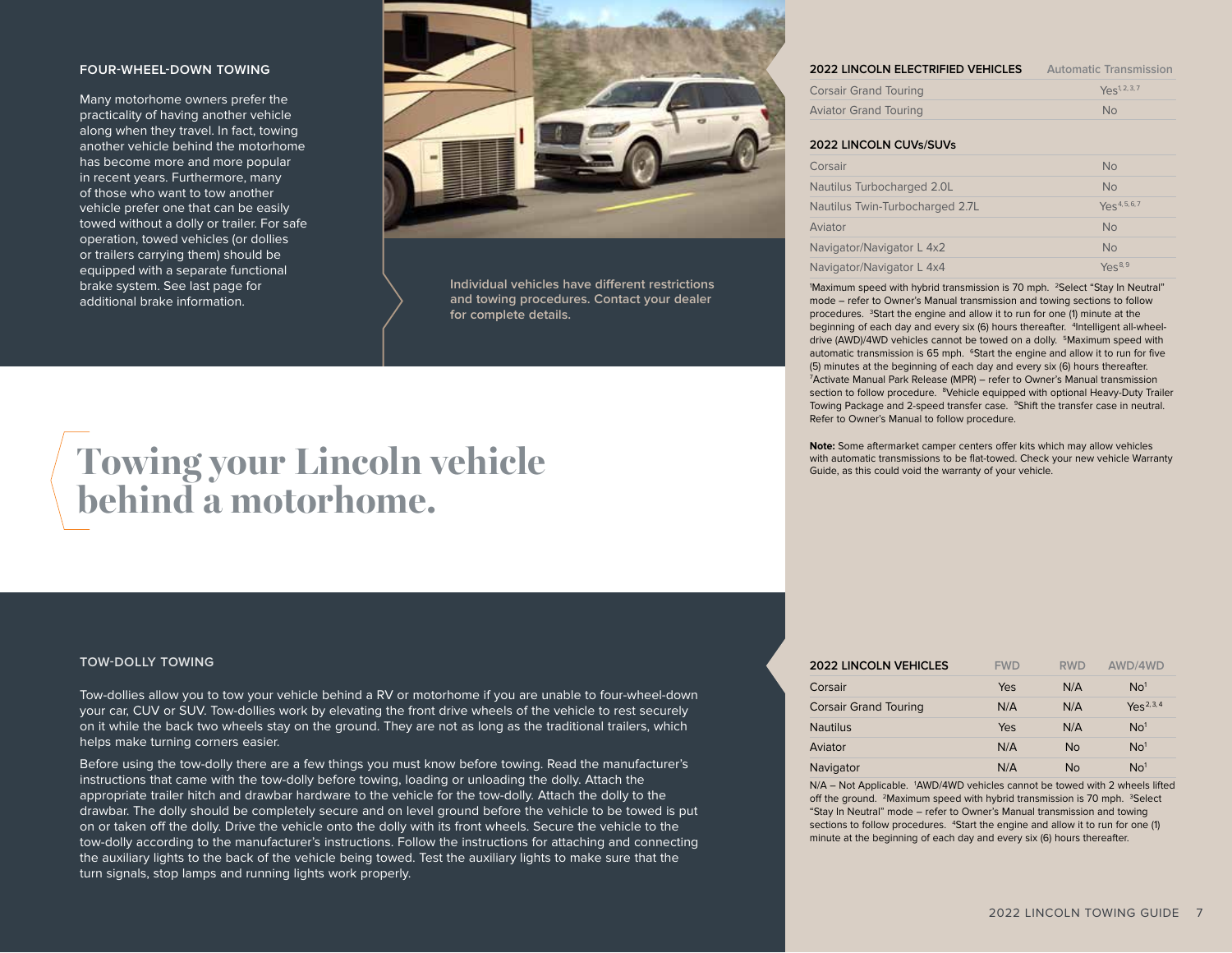# **What to know before you tow.**

## **BEFORE YOU BUY**

If you are selecting a vehicle that will be used for towing, you should determine the approximate weight of the trailer you intend to tow, including the weight of any additional cargo and fluids that you will be carrying in the trailer. Also, be sure the vehicle has the proper optional equipment (refer to pages 3–6). Keep in mind that performance can be severely affected on hilly terrain when the minimum acceptable powertrain combination is selected. Consider purchasing a vehicle with a more powerful engine.

## **AFTER YOU BUY**

Before heading out on a trip, check your vehicle owner's manual for break-in and severe-duty maintenance schedules (do not tow a trailer until your vehicle has been driven at least 1,000 miles). Be sure to have your fully-loaded vehicle (including passengers) and trailer weighed so as not to exceed critical weight limits (refer to page 11). If any of these limits are exceeded, cargo should be removed from the vehicle and/or trailer until all weights are within the specified limits.

## **BRAKES**

Many states require a separate braking system on trailers with a loaded weight of more than 1,500 pounds. For your safety, Ford Motor Company recommends that a separate functional brake system be used on any towed vehicle, including those dolly-towed or towbar-towed. There are several basic types of brake systems designed to activate trailer brakes:

**Electronically Controlled Brakes** usually provide automatic and manual control of trailer brakes. They require that the tow vehicle be equipped with a controlling device and additional wiring for electrical power. These brakes typically have a control box installed within reach of the driver and can be applied manually or automatically.

**Electric-Over-Hydraulic (EOH) Trailer Brakes** are operated by an electrically powered pump that pressurizes a hydraulic fluid reservoir built into the trailer's brake system. Many of the available EOH trailer brake models are compatible with the Lincoln factory installed, dashintegrated Trailer Brake Controller (TBC).

**Surge Brakes** are independent hydraulic brakes activated by a master cylinder at the junction of the hitch and trailer tongue. They are not controlled by the hydraulic fluid in the tow vehicle's brake system, and the tow vehicle's hydraulic system should never be connected directly to the trailer's hydraulic system.

Be sure your trailer brakes conform to all applicable state regulations. *See Towing Basics on the last page for additional braking information.*

## **TRAILER LAMPS**

Make sure the trailer is equipped with lights that conform to all applicable government regulations. The trailer lighting system should not be connected directly to the lighting system of the vehicle. See a local recreational vehicle dealer or rental trailer agency for correct wiring and relays for the trailer and heavy-duty flashers.

## **SAFETY CHAINS**

Always use safety chains when towing. Safety chains are used to retain connection between the towing and towed vehicle in the event of separation of the trailer coupling or ball.

Cross chains under the trailer tongue to prevent the tongue from contacting the ground if a separation occurs. Allow only enough slack to permit full turning – be sure they do not drag on the pavement.

Refer to your Owner's Manual for safety chain attachment information.

For rental trailers, follow rental agency instructions for hookup of safety chains.

## **TRAILER WIRING HARNESS**

Some vehicles equipped with a factory-installed Trailer Tow Package include a trailer wiring harness and a wiring kit.

This kit includes one or more jumper harnesses (to connect to your trailer wiring connector) and installation instructions.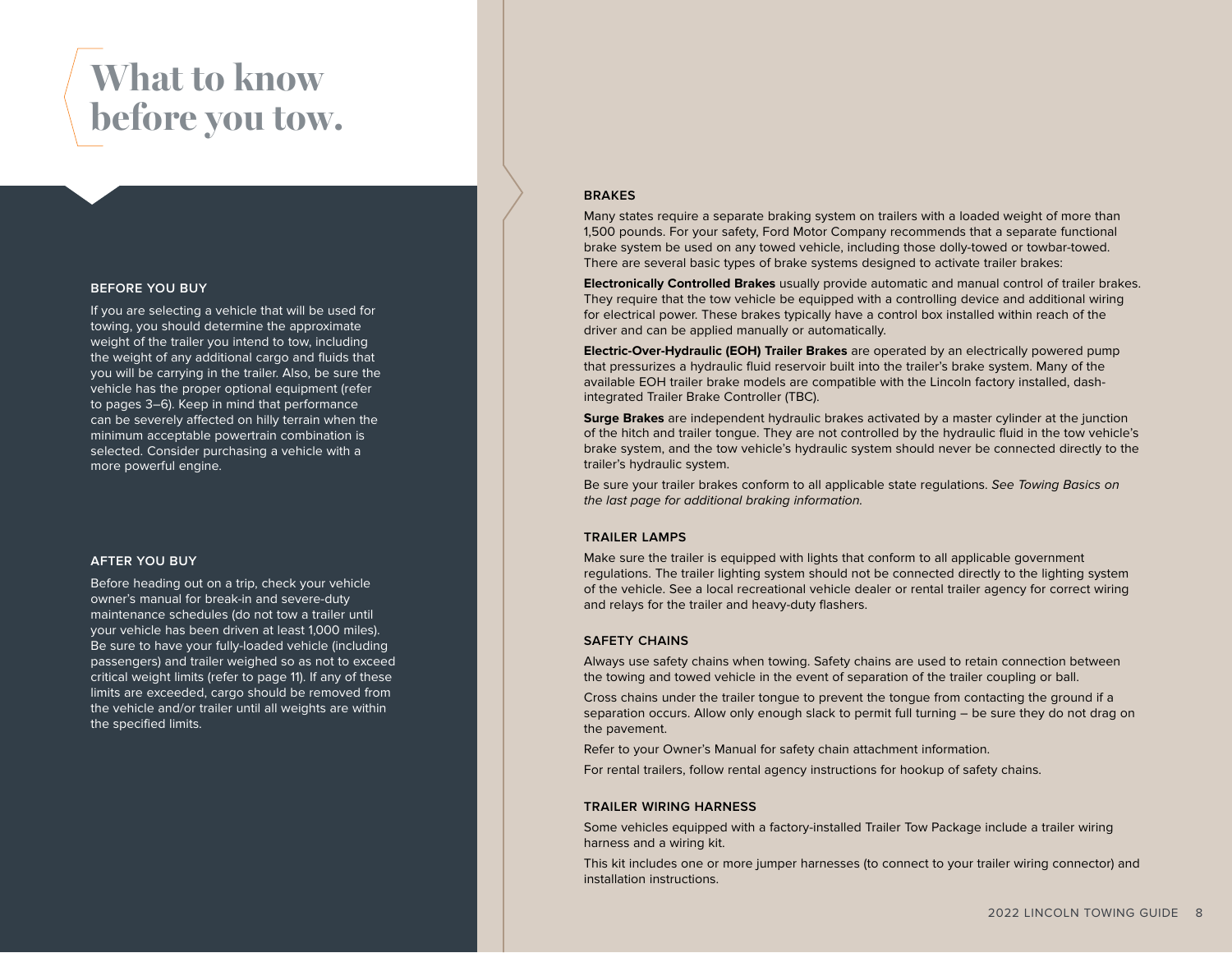# **Trailer Classes**

## **Class I**

**LIGHT-DUTY**

2,000-lb. maximum weight (trailer and cargo combined)

Small folding camping trailers and trailers for small boats, motorcycles and snowmobiles

Many Lincoln vehicles can handle easily

Conventional weight-carrying hitch

## **Class II**

**MEDIUM-DUTY**

2,001–3,500-lb. gross trailer weight

Large folding camping trailers, single-axle, small- to medium-length (up to 18-ft.) trailers

Lincoln compact SUVs can be equipped to tow these trailers<sup>1</sup>

Conventional weight-distributing hitch not required unless specified for a particular vehicle

## **Class III**

**HEAVY-DUTY**

3,501–5,000-lb. gross trailer weight

Dual-axle or large single-axle travel trailers

Only properly equipped Lincoln SUVs can tow them<sup>1</sup>

Conventional weight-distributing hitch not required unless specified for a particular vehicle

## **Class IV**

**EXTRA-HEAVY-DUTY**

Over 5,000-lb. gross trailer weight

Largest travel trailers made for recreation

Only Aviator and Navigator can be equipped to handle trailer weights in this class<sup>1</sup>

Most applications require a conventional weightdistributing hitch

1 Refer to pages 3–6 for required equipment.

## **Hitches**



## **WEIGHT-CARRYING (NON-WEIGHT-DISTRIBUTING)**

A weight-carrying (non-weight-distributing) hitch is commonly used to tow smalland medium-sized trailers. Choose a proper hitch and ball, and make sure its location is compatible with that of the trailer. Use a good weight-carrying hitch that uniformly distributes the trailer tongue loads through the bumper and frame (bumper hitch not available with Navigator). Lincoln hitch receivers provide weight-carrying capacities as shown in each chart (refer to pages 3–6). (A label affixed to the hitch receiver provides both the weight-carrying and weightdistributing capacities for each receiver.) You are responsible for obtaining the proper hitch ball, ball mounting and other appropriate equipment to tow both the trailer and load that will be towed.

## **WEIGHT-DISTRIBUTING**

A weight-distributing hitch is used in conjunction with a hitch platform (receiver) to distribute tongue load to all towing vehicle and trailer wheels. Required for certain Class III and all Class IV applications (refer to each chart on pages 3–6).

Weight-distributing hitch platforms are welded or bolted to the vehicle frame. Bolton types are recommended because they can be removed.

A properly installed bolt-on weight-distributing hitch platform should not weaken the vehicle or underbody as heat of welding might.

Equalizing arms are connected from the hitch to the trailer's A-frame. They can be adjusted for best towing performance. Lengths of chain are pulled up and tightened to bend spring bars upward, which lifts some of the weight from the rear wheels and transfers weight to the other wheels of the vehicle and trailer.



# **Trailer Types**

**These are very cost effective units providing campers with a comfortable, dry, mobile shelter, plus these added benefits:**



Lightweight for easy towing

Simple conventional weight-carrying hitch is usually sufficient for towing

Compact, low-profile traveling package Easily maneuverable – generally 8 to 16 feet long

## **FOLDING CAMPING TRAILER CONVENTIONAL TRAVEL TRAILER**

**Generally larger, rigid construction units offering more of the conveniences of home, including such features as kitchen sink, dinette, shower,** 



**refrigerator and flush toilet. Additional benefits include:**

Widely varied levels of roominess, comfort and luxury – depending on the towing capacity of your vehicle and your budget

Sizes usually range from 12 to 35 feet long

Normally towed with a conventional weight-distributing hitch, depending on weight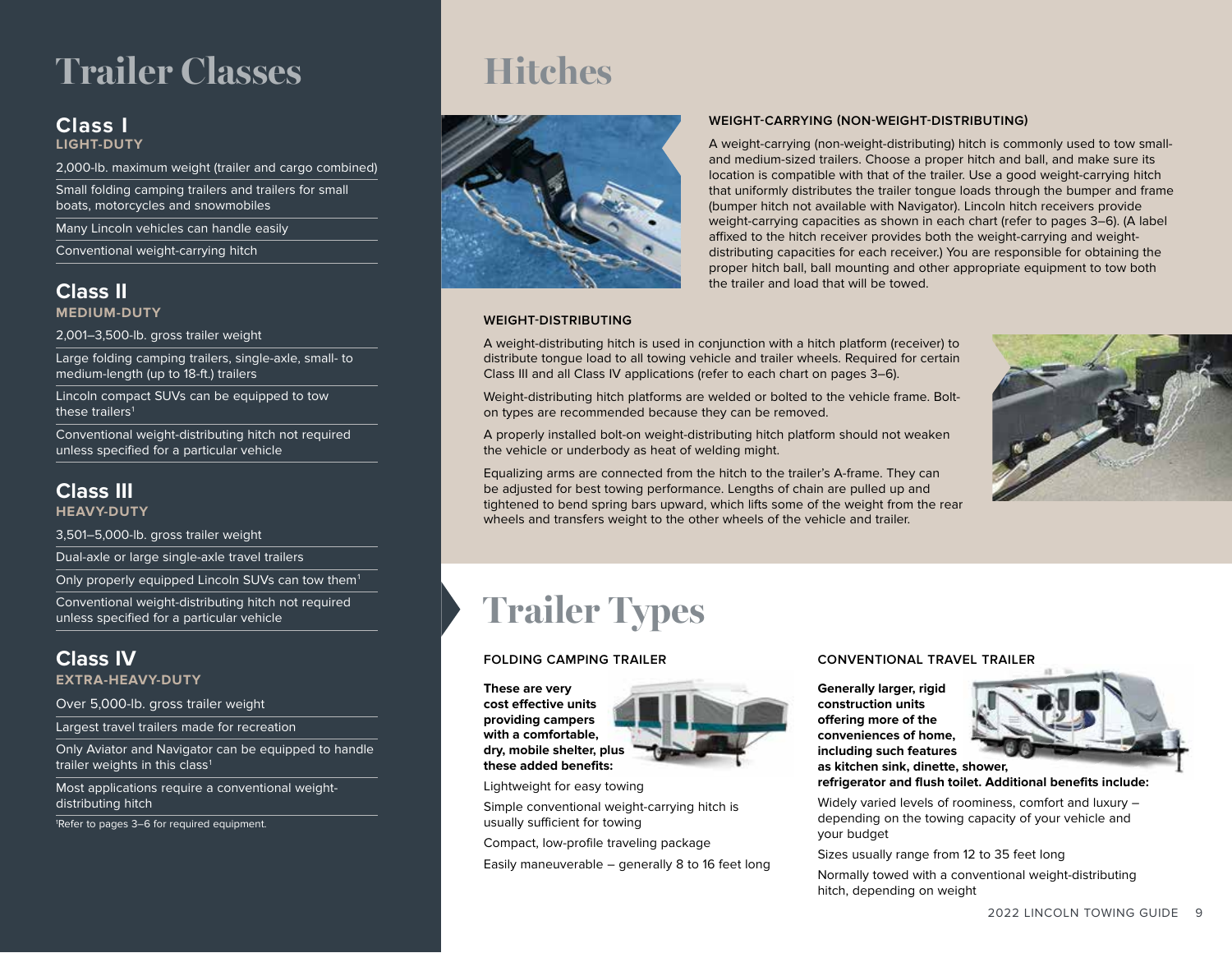# **Calculating weight**

## **WEIGHT DISTRIBUTION HITCH SETUP**

| <b>VEHICLE</b>  | <b>WEIGHT DISTRIBUTION</b><br><b>CORRECTION FACTOR</b> |
|-----------------|--------------------------------------------------------|
| Corsair         | <b>Not Required</b>                                    |
| <b>Nautilus</b> | <b>Not Required</b>                                    |
| Aviator         | <b>Not Required</b>                                    |
| Navigator       | 50%                                                    |

| <b>CALCULATION</b>  |                                                 |  |  |
|---------------------|-------------------------------------------------|--|--|
| Vehicle $=$         |                                                 |  |  |
| $H1 =$              |                                                 |  |  |
| $H2 =$              |                                                 |  |  |
| Correction Factor = |                                                 |  |  |
| Height Change $=$   | $(H2)$ minus $(H1)$                             |  |  |
| Reduction<br>Amount | (Height Change)<br>times<br>(Correction Factor) |  |  |
| Height<br>Change    | (H2)<br>minus<br>(Reduction Amount)             |  |  |
| Target Height =     |                                                 |  |  |
|                     |                                                 |  |  |

## **CALCULATION EXAMPLE**

| Vehicle =<br><b>Navigator</b>                              |                     |
|------------------------------------------------------------|---------------------|
| $H1 =$<br>37 inches                                        |                     |
| $H2 =$<br>38 inches                                        |                     |
| 50%                                                        | Correction Factor = |
| $38" - 37" = 1$ inch<br>Height Change =                    |                     |
| $Reduction =$<br>$1" \times 50\% = .50$ inch<br>$Amount =$ |                     |
| Height = $38" - .50" = 37.50$ inches                       |                     |
| <b>37.50 inches</b><br>Target Height =                     |                     |

- **distribution.** 1 Load trailer similar to the way it will be loaded for the trip with 10% tongue load and park on level ground
- 2 Adjust trailer tongue jack to get trailer level or just slightly nose down
- 3 Load tow vehicle similar to the way it will be used for the trip and park vehicle on level ground
- 4 Adjust and secure weight distribution ball mount height per manufacturer's instructions so tow ball is the same height as trailer coupler when trailer is not connected to tow vehicle
- 5 Measure top of front fender lip above the center of the wheel to ground
- 6 Record this value as "H1"



- 7 Connect trailer to tow ball with no weight distribution bars attached (make sure tongue jack is fully retracted)
- 8 Measure top of front fender lip above the center of the wheel to ground
- 9 Record this value as "H2"



- 10 Adjust weight distribution bars per manufacturer's instructions to get tow vehicle top front of fender lip to "Target Height" and make sure trailer is level to slightly nose down
- 11 Complete coupler latching, electrical connections, safety chains and emergency braking system attachments

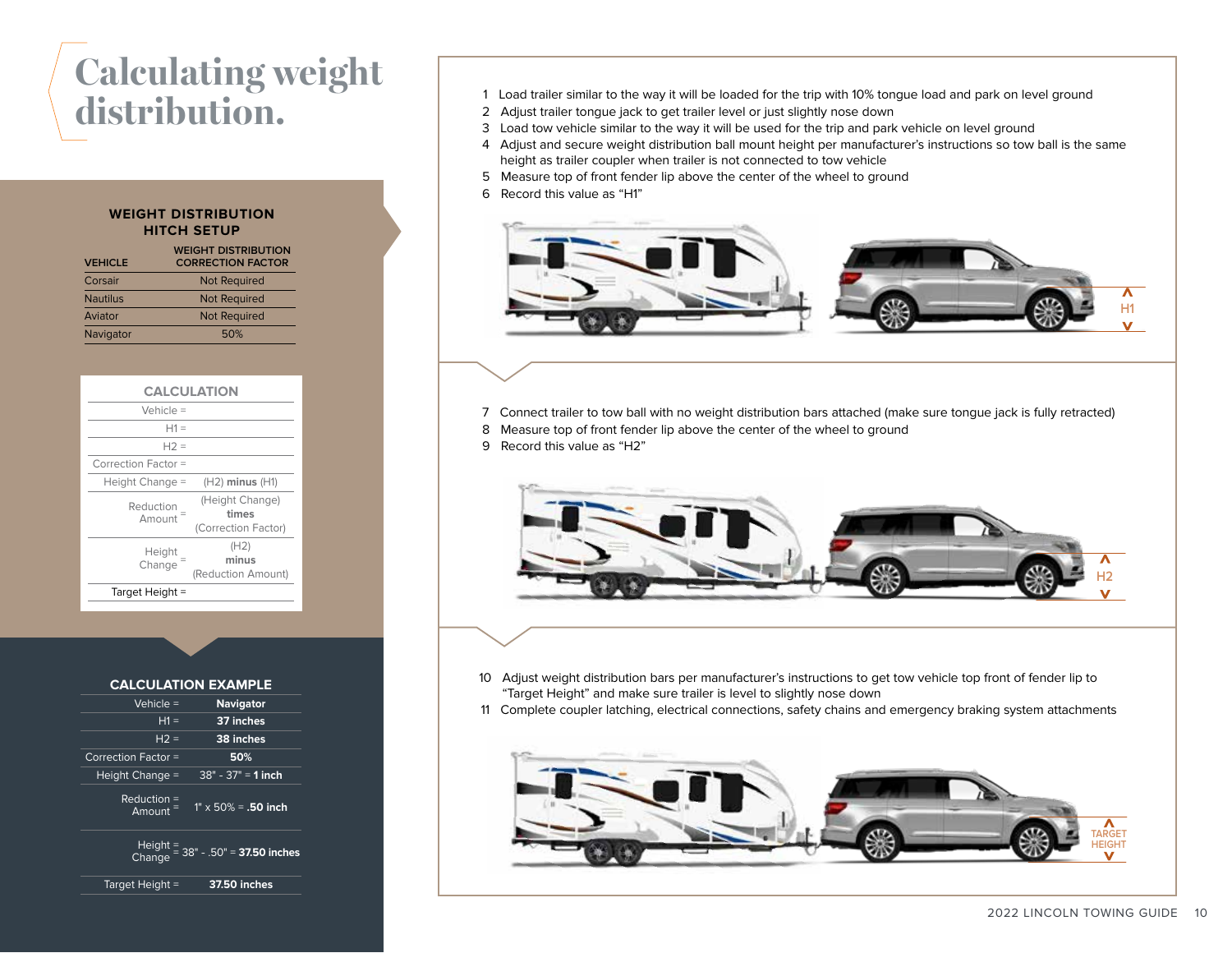# **Weight Limits.**

**Base Curb Weight** is the weight of the vehicle including a full tank of fuel and all standard equipment. It does not include passengers, cargo or any optional equipment. Your dealership sales consultant can give you this number for the vehicle(s) you are considering.

**Cargo Weight** includes all weight added to the Base Curb Weight, including cargo and optional equipment (check with your sales consultant). When towing, trailer tongue load weight is also part of the Cargo Weight.

**Payload** is the combined maximum allowable weight of cargo and passengers that the vehicle is designed to carry. It is the Gross Vehicle Weight Rating minus the Base Curb Weight.



GCW must not exceed GCWR (obtain from charts on pages 3 and 6 or your vehicle Owner's Manual).

**Gross Vehicle Weight (GVW)** is the Base Curb Weight plus actual Cargo Weight plus Passengers. It is important to remember that GVW is not a limit or specification – it is the actual weight that is obtained when the fully-loaded vehicle is driven onto a scale.

**Gross Vehicle Weight Rating (GVWR)** is the maximum allowable weight of the fullyloaded vehicle (including passengers and cargo). This number – along with other weight limits, as well as tire, rim size and inflation pressure data – is shown on the vehicle's Safety Compliance Certification Label (shown at right), located on the left front door lock facing or the door latch post pillar. **The GVW must never exceed the GVWR.**

**Gross Axle Weight (GAW)** is the total weight placed on each axle (front and rear). To determine the Gross Axle Weights for your vehicle and trailer combination, take your loaded vehicle and trailer to a scale. With the trailer attached, place the front wheels of the vehicle on the scale to get the front GAW. For rear GAW, weigh the towing vehicle with trailer attached, but with just the four wheels of the vehicle on the scale. Subtracting front GAW from that amount gives you rear GAW.

**Gross Axle Weight Rating (GAWR)** is the maximum weight to be carried by a single axle (front or rear). These numbers are also shown on the Safety Compliance Certification Label. **The total load on each axle must never exceed its GAWR.**

# **Know Your Weights.**

**Gross Combination Weight (GCW)** is the weight of the loaded vehicle (GVW) plus the weight of the fully-loaded trailer. It is the actual weight obtained when the vehicle and trailer are weighed together on a scale.

**Gross Combination Weight Rating (GCWR)** is the maximum allowable weight of the towing vehicle and the loaded trailer – including all cargo and passengers – that the vehicle can handle without risking damage. (Important: The towing vehicle's brake system is rated for operation at the GVWR – NOT GCWR. Separate functional brake systems should be used for safe control of towed vehicles and for trailers weighing more than 1,500 lbs. when loaded.) The measured GCW must never exceed the GCWR.

**Maximum Loaded Trailer Weight** is the highest possible weight of a fully-loaded trailer the vehicle can tow (as shown in the Trailer Towing Selector charts on pages 3–6), based on a minimum towing vehicle GVW. It assumes a towing vehicle with any mandatory options, no cargo, tongue load of 10% weight and driver and passenger (150 lbs. each). Weight of additional options, passengers, cargo and hitch must be deducted from this weight.

**Tongue Load Weight** is another critical measurement that must be made before towing. It refers to the amount of the trailer's weight that presses down on the trailer hitch. Too much tongue load weight can cause suspension/drivetrain damage, and can press the vehicle down in back causing the front wheels to lift to the point where traction, steering response and braking can be severely decreased. Too little tongue load weight can reduce rear-wheel traction and cause instability, which may result in tail wagging or jackknifing.

Tongue load weights must meet the following requirements:\*

For trailers up to 2,000 lbs., tongue load not to exceed 200 lbs. For conventional trailers over 2,000 lbs., tongue load is 10% of loaded trailer weight

**Example:** For a 5,000-lb. conventional trailer, multiply 5,000 by .10 to obtain a proper tongue load of 500 lbs.

**Note:** Be sure the addition of tongue load weight does not cause the key towing vehicle weight limits (GVWR and Rear GAWR) to be exceeded. Remember, GVWR and GAWR are found on the vehicle's Safety Compliance Certification Label (shown at right). If either of these limits is exceeded, you should go with a larger vehicle or a smaller trailer.



\*Refer to the charts on vehicle pages 3–6 for tongue load recommendations with Lincoln factory-installed trailer hitch receivers.

## **MEASURING TONGUE LOAD WITH COMMERCIAL SCALE**

To measure actual tongue load weight, disconnect the trailer and place only the tongue on a scale (at hitch ball receiver height). If the tongue load weight exceeds the upper weight limit, move more of the trailer contents rearward to achieve the recommended tongue load weight. If the tongue load weight is less than the lower limit, shift the load forward.